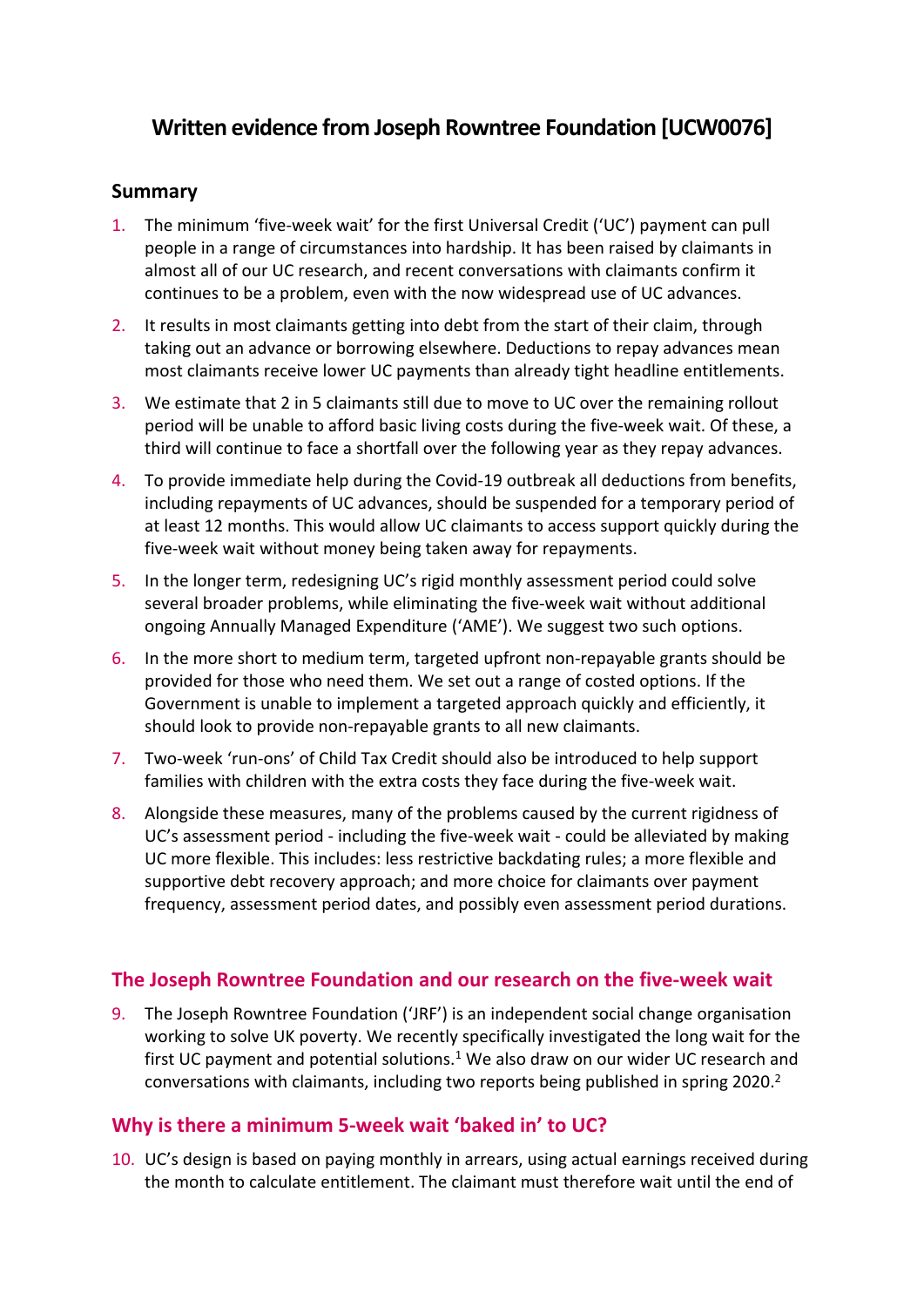the first monthly assessment period - around four and a half weeks after claiming before their award can be calculated. It then takes a few days to process payment.

- 11. However, five weeks is the *minimum* time anyone will have to wait because:
	- a) Around 15% of new claimants are still not paid by the Department for Work and Pensions ('DWP') within five weeks of submitting their claim (based on data from before Covid-19).<sup>3</sup> This equates to tens of thousands of people every month.
	- b) Some claimants can spend days or weeks after first attempting to register their digital UC account before they're finally able to submit their claim. This can be due to difficulties like navigating the online system, accessing the internet (e.g. having to make multiple trips to the library) or having the correct documents available.<sup>4</sup>
	- c) Many people do not or cannot attempt making a claim as soon as they become eligible for UC. For example: claiming on the day of giving birth to a child is often not practical; many people try to get by without support for a while after losing a job; others may expect to start a new contract soon which then falls through.

# **The impact of the five-week wait on people**

- 12. The five-week wait has been raised in almost every piece of research we've undertaken that asks claimants about their experiences of UC. We will not restate here the large body of evidence produced by many organisations on its detrimental impacts. But recent conversations with claimants and new research we are publishing soon remind us that it is one of the greatest challenges claimants face when moving onto UC.
- 13. For example, one claimant told us recently that: *"The five-week wait worsened my anxiety and since then I have also been experiencing panic attacks. It has affected my life, my relationship with my son and consequently either the chance to get better or prospect of looking for at least some part time or voluntary jobs."*<sup>5</sup>
- 14. Another said: *"I thought the wait was unbearable. I had to put my life on hold for five weeks. I prayed that each day would end quickly so that the five weeks would come quickly. By chance I had managed to save a little bit of my jobseekers when I applied for* UC. It was still so tough and if I hadn't I would have been out on the streets. It was a *nightmare experience."*<sup>6</sup>

# **Who does the five-week cause difficulties for?**

- 15. UC was designed to be paid monthly in arrears partly to "mimic work and receipt of a salary".<sup>7</sup> Following this logic, someone losing their job would have a final monthly pay cheque to see them through the five-week wait. But this is founded on a misunderstanding of the lower end of the labour market, where most workers on UC don't get regular monthly wages, even if the majority of workers overall do.<sup>8</sup>
- 16. Many people are paid weekly or fortnightly or have irregular pay patterns and may face a problematic income gap as a result of the five-week wait. For instance, someone who is paid fortnightly and claims UC as soon as they lose their job will only have enough money from their final pay cheque to survive less than halfway through the month until their first UC payment arrives.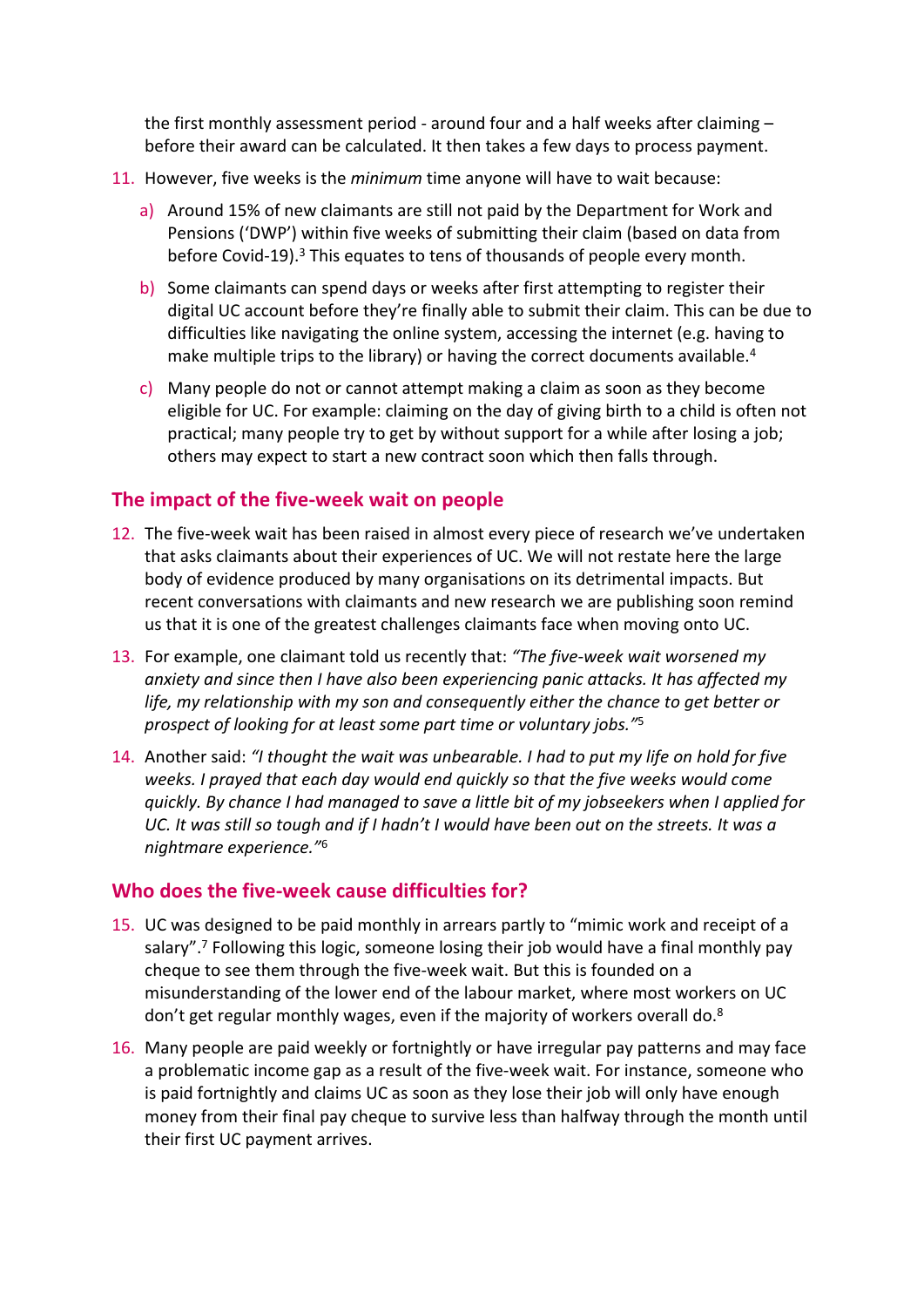- 17. People moving from legacy benefits to UC will also face a gap in income resulting from the five-week wait. For example, Jobseekers Allowance ('JSA') is generally paid fortnightly and many people receive tax credits weekly.
- 18. The Government has recognised this problem, introducing in April 2018 a two-week 'run-on' of Housing Benefit after someone claims UC. The Government is extending these run-ons to JSA, Employment and Support Allowance and Income Support in July 2020, but no equivalent support is planned for tax credit claimants.
- 19. The Government may expect people to rely on savings during the five-week wait. But it is unlikely that most people making a claim to UC will have sufficient savings. We estimate that more than 9 in 10 people due to move onto UC over the remaining rollout period will have insufficient savings to get them through the five-week wait. Of these, around 15% will also already be falling behind on bills and debt repayments.<sup>9</sup>
- 20. Even for people who may have had some savings or a monthly pay cheque, many will have exhausted these by the time they submit their UC claim for the reasons described in paragraph 11. Problems can also arise for others because UC includes housing cost support and the minimum five-week wait is longer than a monthly rent cycle.

## **Why is it still a problem, even with widespread access to advance payments?**

- 21. The Government recognises that the five-week wait is a problem as it regularly highlights that new claimants can access an advance to help them through it. However, advances are loans that have to be repaid via deductions from UC over the following year. This significantly reduces people's UC income below a level that many already find difficult to survive on.
- 22. Recent examples highlight in particular how advance payments simply push people into debt from the start of their claim and do not represent a solution for many:
	- a) *"When applicants are in a vulnerable position, Universal Credit staff pressure you into getting all these type of loans, which means you pay them back, which means you're left with barely any money for an extended period."*<sup>10</sup>
	- b) *"It was a good sum of money [advance payment], but now, no it's hard trying to budget. Because they take £120 and then I've got bills coming off that. So, I'm only left with about £300 to last a month."*<sup>11</sup>
	- *c) "At the time even the advance was not enough to pay all the backed-up bills so five weeks is quite a long time to wait, it's too long."<sup>12</sup>*
- 23. Recent data on advances shows that:
	- a) Around 60% of new UC claimants take out an advance, a rate that has been broadly consistent over the last 12 months.<sup>13</sup>
	- b) In November 2019, almost 60% of UC claims (around 1.3 million claims) had some form of deduction taken. Almost 60% of these (around 740,000 claims) had over 20% of their UC standard allowance deducted.<sup>14</sup> For a couple, a 20% deduction equates to losing around £120 per month from their UC claim.
	- c) Repayments of advances make up over half the money deducted from UC claims in aggregate.15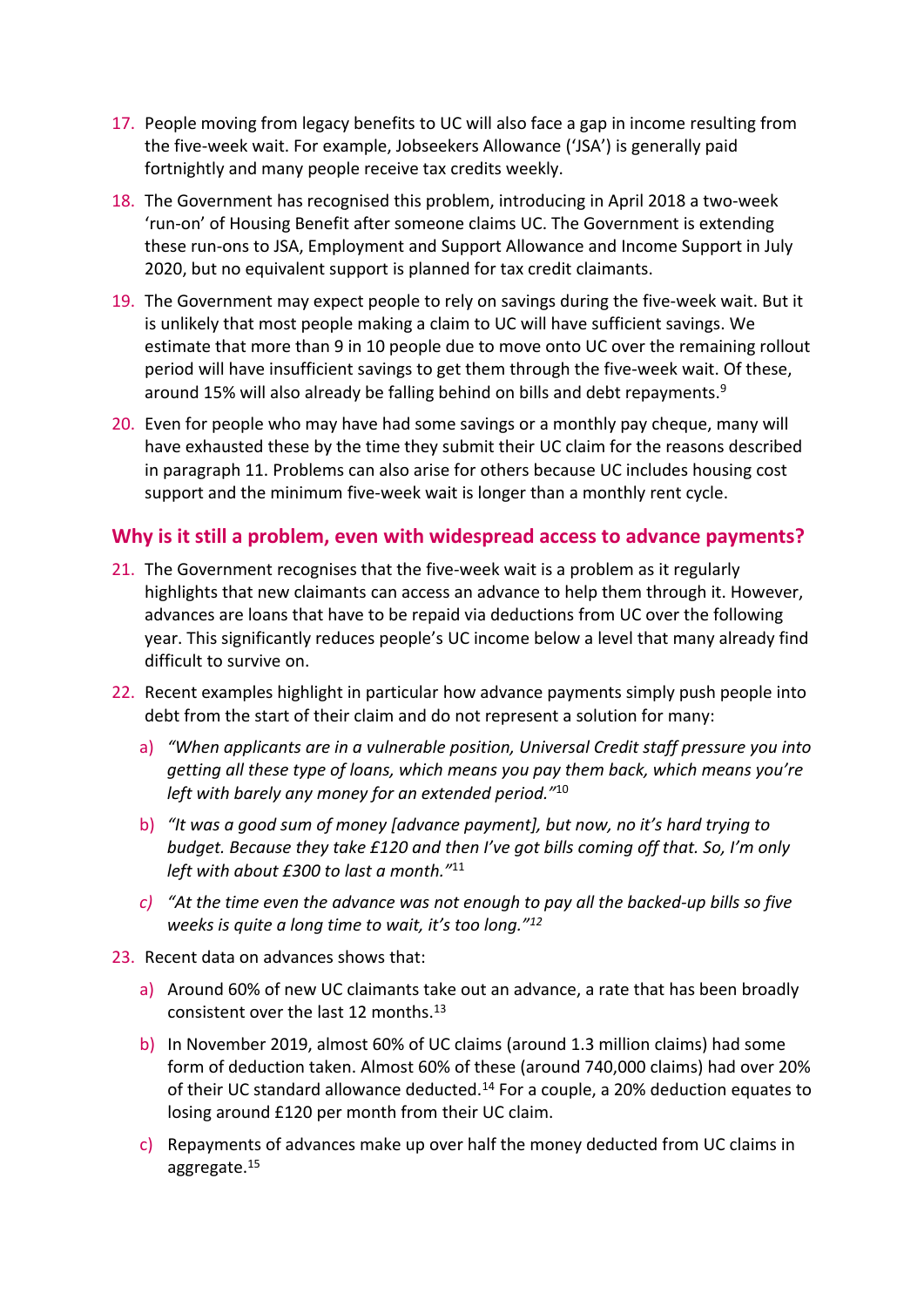- 24. This demonstrates that UC advances are now an institutionalised and widespread part of the system, with most new claimants relying on one and receiving significantly less UC each month than their headline entitlements as a result of repayment deductions. The five-week wait is clearly a big structural problem with a big structural impact, resulting in most claimants having to fall back on loans as a result.
- 25. We also know that many claimants end up borrowing money from other sources to get through the wait, in addition to or instead of an advance. For example, one claimant recently told us: *"I was borrowing money off of friends and family, things like that, to survive that first month but, as I say, I'm still catching up with everything."*<sup>16</sup>
- 26. Another said: *"I had to fall back on a credit card that I never wanted to use in the first* place and I'm still paying interest and I can't even get to pay it off because the interest is *quite high so if you pay the interest you never get to pay the money itself… so it's quite depressing that I had to use it at the time because I was so backed up in bills."*<sup>17</sup>

## **How big will the problem continue to be?**

- 27. In our recent work with Policy in Practice we analysed how widespread the problem of people not being able to afford to get through the five-week wait is likely to be over the remaining period of UC's rollout, including the effects of advances.<sup>18</sup>
- 28. This analysis was undertaken before the Covid-19 outbreak and the delay in expected UC rollout completion date announced in early 2020.<sup>19</sup> Our analysis would ideally be updated to take account of these events, but the original results are still instructive:
	- a) 2 in 5 claimants still due to move to UC over the remaining rollout period will be unable to afford basic living costs during the five-week wait.
	- b) Of these, around a third will continue to face a shortfall in what they need to cover basic costs as they repay their advance payment loan over the following year.

# **Covid-19 and immediate help during the five-week wait**

- 29. Recent conversations with claimants highlight how the Covid-19 outbreak is putting unprecedented pressure on people's incomes and essential outgoings. For example, one person told us: *"Some people are going a whole day without food, and charities and food banks can't cope with the scale of the demand. Some people would starve if not for friends, volunteers and mutual aid schemes, including local mosques delivering food."*<sup>20</sup>
- 30. Pressure on the social security system has inevitably risen too, with around 1.4 million new applications for UC during the four weeks starting 16<sup>th</sup> March 2020. DWP would usually expect around 220,000 applications over a normal four-week period.<sup>21,22</sup>
- 31. More than ever, the social security system is an essential public service we should all be able to rely on when circumstances risk pulling us under. People must be able to access this lifeline as fast as possible during this turbulent time; and the Government must use whatever mechanisms it can to offset the five-week wait as quickly as it can.
- 32. As an immediate policy response, the existing UC advance payment mechanism could be used – but with repayments temporarily suspended - to ensure people turning to UC can access the cash they need quickly during the five-week wait, without the Government taking it away again via immediate repayment deductions.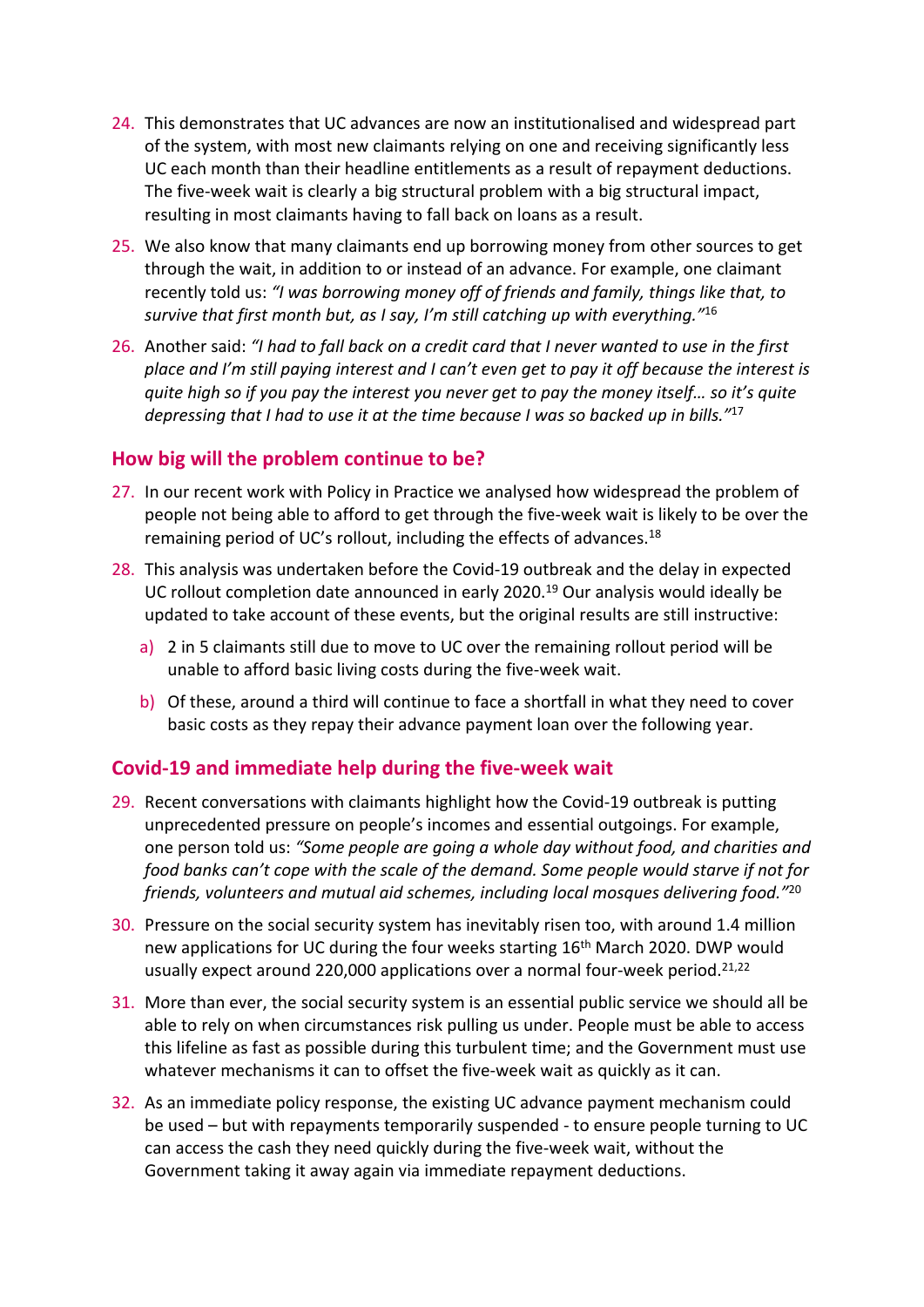- 33. This principle should be applied to suspend all deductions from benefits at this time, so that the Government is not giving cash to people with one hand whilst taking it away with the other. Repayments of a small set of benefit debt categories have already been suspended for three months, but crucially this does not include UC advances.<sup>23</sup>
- 34. **Recommendation: To provide immediate help during the Covid-19 outbreak all deductions from benefits, including repayments of UC advances, should be suspended for a temporary period of at least 12 months. This would allow new UC claimants to access support quickly during the five-week wait without money being taken away for repayments. It would also give fast relief to existing claimants repaying an advance.**

## **Long-term solutions to the five-week wait**

- 35. Tackling the structural root of the problem by redesigning UC's rigid monthly assessment period - would require significant development time and resource. However, over the longer term, it would be right to consider doing this.
- 36. Firstly, it could solve the five-week wait without resorting to 'bolt-on' measures that try to compensate for the underlying design issue. Bolt-on measures could add complexity for claimants and are likely to require additional ongoing AME.
- 37. Secondly, although beyond the scope of this submission, we note that the five-week wait is just one of several undesirable outcomes arising from UC's rigid monthly assessment period structure. JRF and others have described these elsewhere, but they include:<sup>24</sup>
	- a) Month-to-month fluctuations in UC awards for people with earnings patterns that are different to UC's calendar month assessment period, even where claimants are paid consistent and regular (e.g. fortnightly) wages. This can cause unpredictability and anxiety for claimants, making budgeting difficult and lives more complicated to manage, even disincentivising people from taking on more work.
	- b) People being forced to suddenly shift from well-established budgeting methods they are used to, based on e.g. fortnightly income, to a new monthly pattern as they move onto UC. This adds further challenges at a time likely to already be turbulent.
- 38. Redesigning the assessment period could fix some of these broader problems, whilst also eliminating the five-week wait. Two options are:
	- a) Move to a shorter assessment period (e.g. weekly), alongside the ability to average earnings over multiple periods. This would allow the first UC payment to be paid much sooner and ongoing payments to be paid more frequently. However, it would be a significant departure from UC's current monthly structure.
	- b) Continue assessing entitlements on a monthly basis but add interim payments midway through each month based on estimated earnings. At the end of each month, the calculation would be reconciled using actual earnings and the month-end payment adjusted to account for any differences. This would allow claimants to receive twice-monthly payments on an ongoing basis, with the first payment two weeks after submitting the claim.
- 39. These options essentially entail pulling part of the current month-end UC payment forward in time by a few weeks. They should not, therefore, have material ongoing AME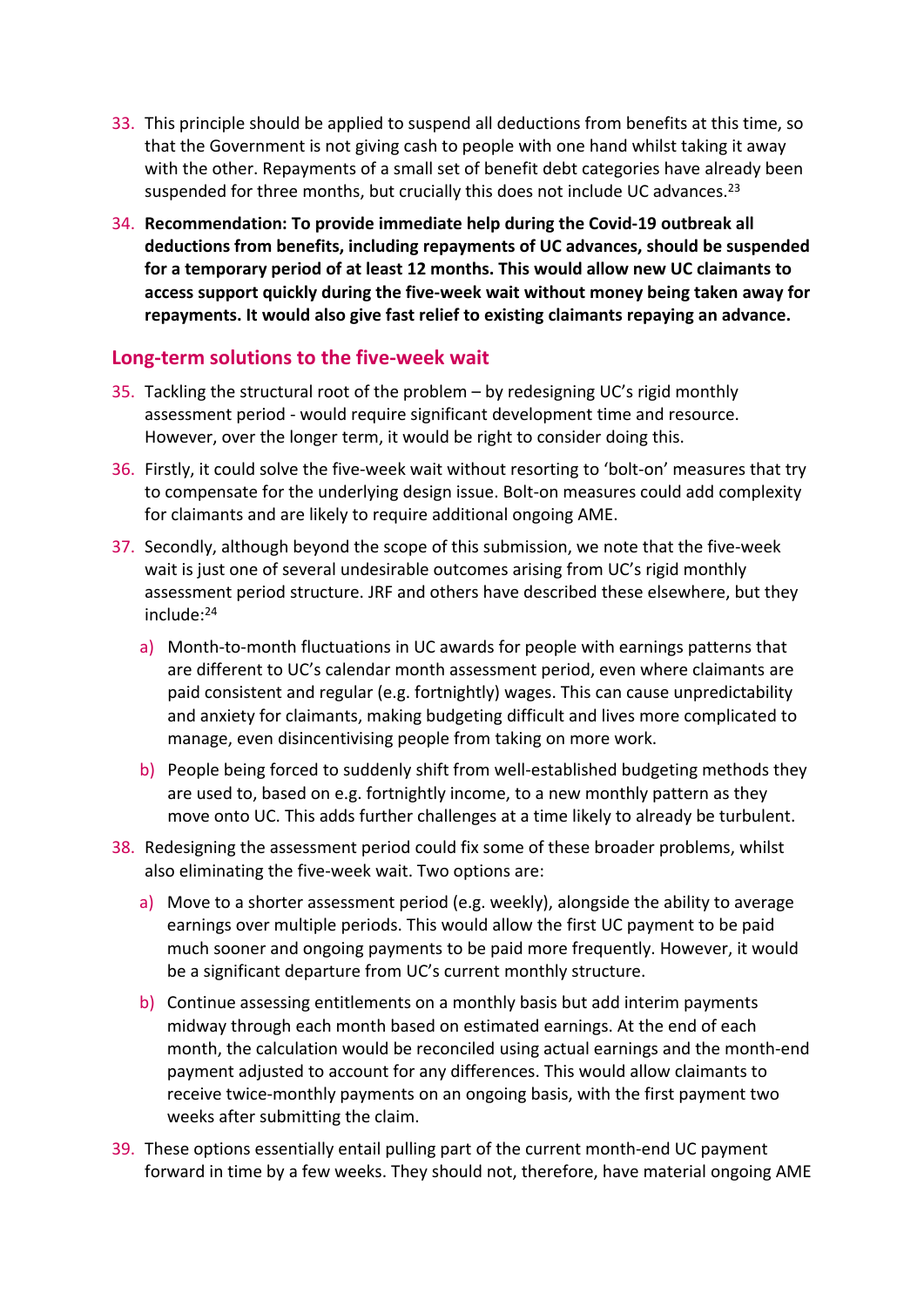implications, although they would require a one-off increase in the Government's working capital. The second option, however, would allow the Government to keep much of the existing monthly-based architecture.

40. **Recommendation: In the long-term, the Government should look at options to redesign UC's monthly assessment period in a way that eliminates the five-week wait at the same time as solving other problems. This could include a shorter assessment period. If the Government wants to prioritise keeping the current monthly architecture and minimise additional AME, it should explore an 'estimate and reconcile' method of interim payments midway through each month.**

## **Short to medium-term solutions to the five-week wait**

41. Redesigning the assessment period will take time to develop. But millions of people may need support from UC before that can happen. In addition, even if the longer term solutions were in place, people can be in extremely stressful and tumultuous circumstances at the point they make a UC claim. UC needs to be a supportive force for people at these difficult times and not add to complexity and hardship. There will always be some people whose circumstances mean they will need extra help at the point of moving to UC.

#### **Non-repayable grants during the five-week wait**

- 42. For these reasons, some form of non-repayable grant should be available for those who most need it at the point of moving to UC. In our recent work with Policy in Practice we set out a range of costed options for a targeted non-repayable grant, depending on how tightly targeted the Government wanted to make grants and how much they were willing to spend.<sup>25</sup> The existing advance payments system could be used to administer the grants, modified to make them non-repayable.
- 43. Again, the figures below are based on pre-Covid-19 projections, but still give an indication of relative costs. Based on people being able to receive a non-repayable grant of the same value they can currently access as an advance payment:
	- a) A grant to all new claimants would cost £4.3 billion over the remaining UC rollout period;
	- b) A grant targeted to those unable to afford to get through the five-week wait (around 2 in 5 claimants) would cost £1.3 billion over the remaining UC rollout period.
	- c) A grant targeted to those unable to afford to get through the five-week wait nor able to afford advance repayments over the following year (around 1 in 6 claimants) would cost £300 million over the remaining UC rollout period.
- 44. The grant could of course be targeted based on other criteria, such as the number of different 'challenge factors' a claimant is facing (which we describe further in our report) or using criteria similar to those already used by DWP or local authorities to determine Hardship Payments or Discretionary Housing Payments.
- 45. Access to the grant should be based on a combination of rights-based entitlement criteria (based on factors such as those described above) with some discretionary scope to allow for the range of difficult circumstances people can face. Northern Ireland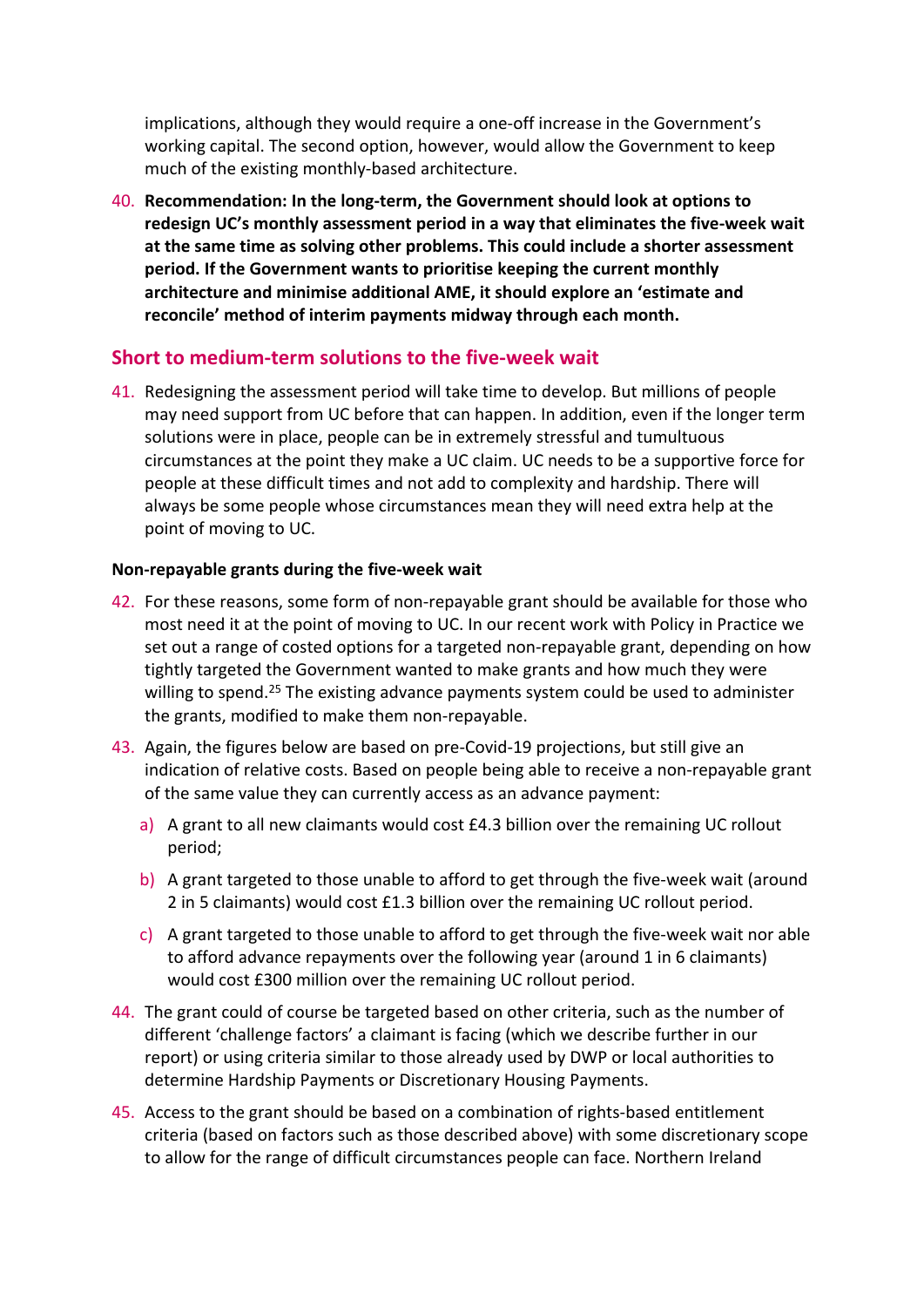already has a system of non-repayable discretionary grants, via the UC Contingency Fund ('UCCF'), available specifically to people facing difficulties after making a UC claim.

- 46. If the Government is not able to quickly implement a system of targeted grants because the targeting process is deemed too difficult to implement or too onerous for claimants, it should consider making non-repayable grants available to all new claimants. This would cost more, but this should be seriously weighed against the impact on claimants of not getting the support they need during the five-week wait.
- 47. Finally, if the Government were willing to spend that amount of money, then nonrepayable grants for all claimants would also likely be the fastest and simplest method of offsetting the impact of the five-week wait in the long term as well, negating the need to restructure the assessment period specifically to solve this problem.
- 48. **Recommendation: Targeted upfront non-repayable grants should be provided for new UC claimants who need them, via the existing advance payment mechanism. We set out a range of targeting options costing between £300 million and £4.3 billion over the remaining UC rollout period. If the Government is unable to implement a targeted approach quickly and efficiently, it should look to provide non-repayable grants to all new claimants.**

#### **Extension of 'run-ons' to Child Tax Credit**

- 49. As noted in paragraph 18, the two-week run-ons of legacy benefits already implemented or announced by the Government explicitly exclude support for children. This is difficult to justify, particularly for parents facing multiple challenges with the transition to UC and the higher poverty rates for families with children.
- 50. Child Tax Credit run-ons might be a technically difficult or costly change for HMRC to deliver. However, the payment could be made by DWP instead, in a similar manner to the targeted grant outlined above, calculated on the basis of children in the household.
- 51. **Recommendation: Two-week 'run-ons' of legacy benefits when claimants move to UC should be extended to Child Tax Credit. This would help support families with children with the extra costs they face during the five-week wait. It would cost around £430 million over the remaining UC rollout period.**<sup>26</sup>

# **Making UC more flexible would also help offset the five-week wait**

- 52. With or without the other measures described above, many of the problems caused by the current rigidness of the assessment period - including the five-week wait - could be alleviated by introducing a more flexible approach:
	- a) UC claims can only be backdated by up to one month under very strict circumstances requiring a high threshold of proof. An example is needing evidence from a doctor that the claimant was unable to make the claim because they were ill in hospital. These rules should be relaxed, allowing people to backdate claims under any reasonable circumstances without being held back by burdensome levels of proof. This would allow more people to get the full support they are entitled to and enable many to receive their first payment sooner because the first assessment period could start before their claim submission date. For instance, someone who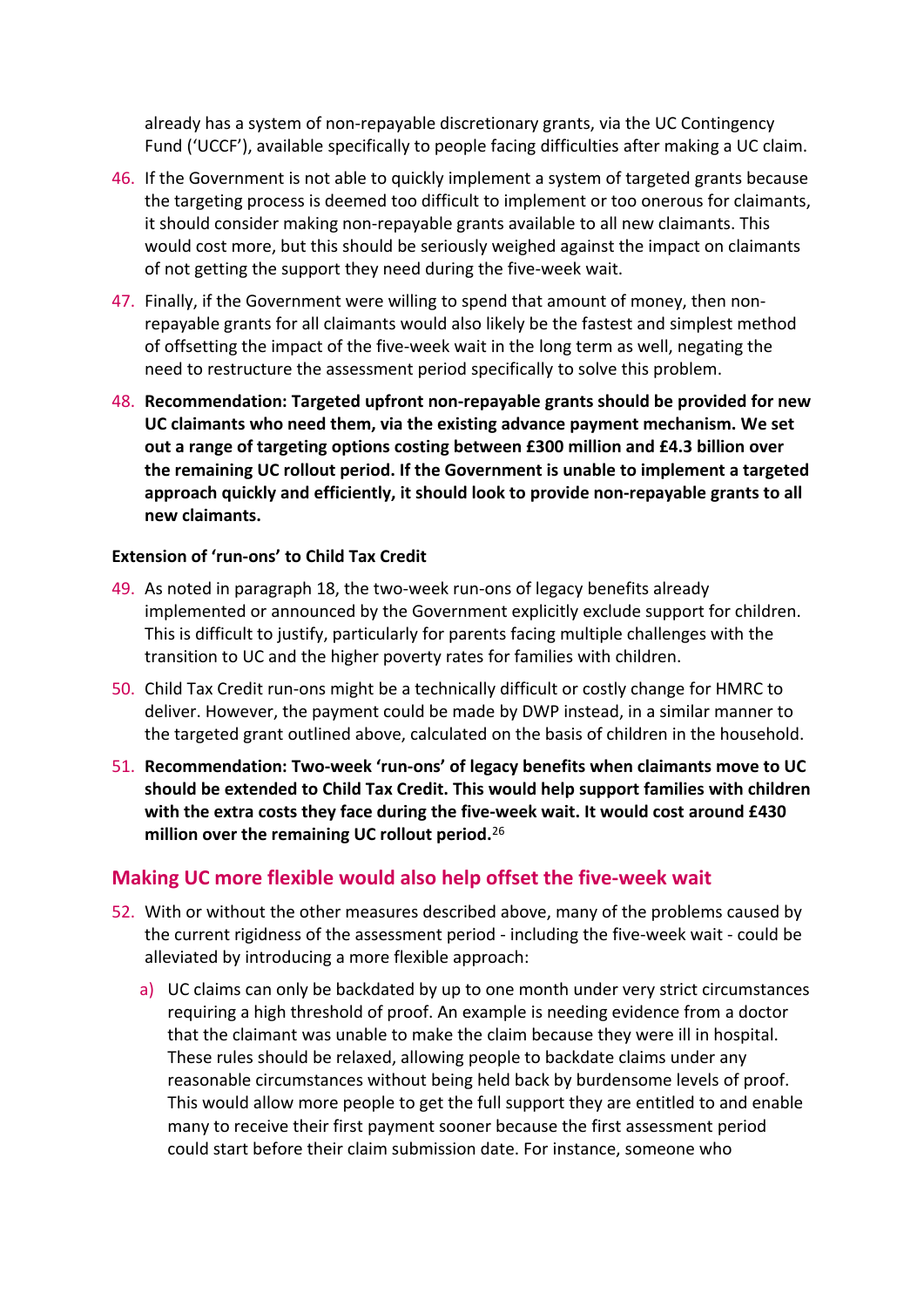successfully submits their claim three weeks after losing their job could receive their first payment just two weeks after submitting their claim.

- b) In the wake of the Covid-19 outbreak we are recommending an immediate suspension of all deductions from benefits, including UC advances. But in the longer term, more flexibility in how UC advances and other debts are recovered would also help people to manage difficult circumstances throughout the life of their claim, whilst potentially offering further help to offset the impacts of the five-week wait.
- c) Everyone should be able to choose a UC payment frequency that best fits the reality of their lives. Currently, after the first month, Scottish claimants are able to choose twice-monthly payments ('Scottish Choices') and in Northern Ireland twice-monthly payments are the default option. In England and Wales, some claimants can receive payments twice-monthly after the first month via an 'Alternative Payment Arrangement' but DWP only agrees to these in limited circumstances.
- d) Letting people change the day of the month that each assessment period begins on would allow them to better align them with their pay dates, avoiding some of the fluctuations in UC awards that can occur as a result of pay dates being too close to the end of an assessment period.
- e) If considering longer term structural changes, such as shorter assessment periods (see paragraph 38), looking at allowing different people to have different assessment period durations according to their circumstances. For example, people with regular monthly wages could continue to be assessed and paid monthly, whereas those on fortnightly wages could choose a fortnightly assessment period. This would also enable these people to receive their first payment after two weeks.
- 53. **Recommendation: More flexibility and choice should be introduced into UC, which would help offset the five-week wait and solve other problems too, including:**
	- **a) allowing backdating of UC claims under any reasonable circumstances, with lower thresholds of proof;**
	- **b) more flexibility in how UC advances and other debts are recovered;**
	- **c) giving everyone the choice of UC payment frequency in the way that is already offered in Scotland;**
	- **d) letting people move their assessment period start dates to better align with their pay dates;**
	- **e) if considering longer term changes to the assessment period, looking at the feasibility of allowing each claimant to choose their assessment period duration.**

**References**